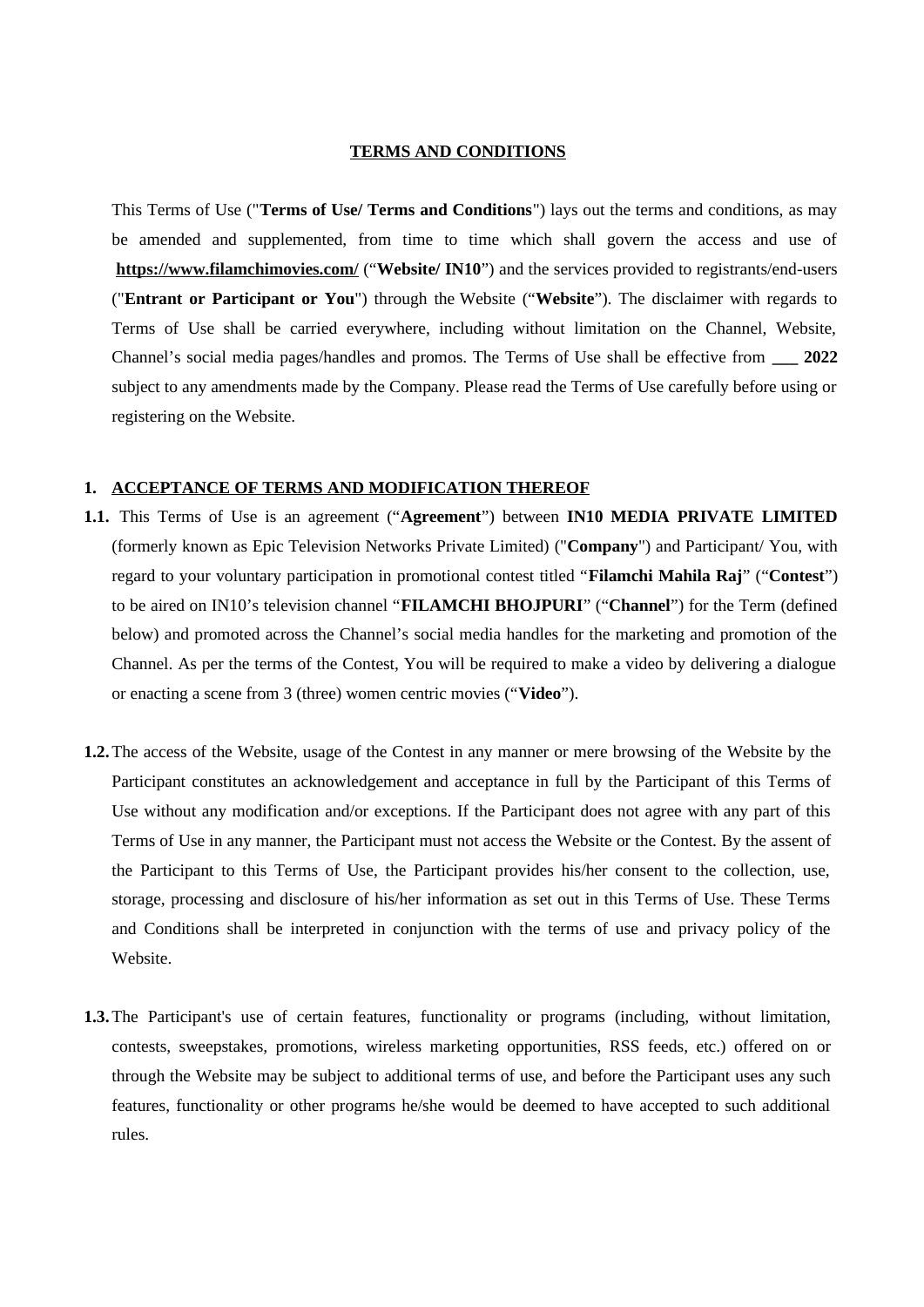- **1.4.**The Company reserves the right to change the Terms of Use and any of the terms of the Service without any notice or intimation of such change to the Participant. The Participant shall be responsible for regularly reviewing the Terms of Use. Changes to this Terms of Use will be effective when posted on the Website and the Participant agrees to review this Terms of Use periodically to become aware of any changes. The Company reserves the right, in its sole discretion, to terminate the access of the Participant to the Website or the social media pages/handles, including but not limited to Instagram, or any portion thereof at any time, without any prior notice.
- **1.5.**Terms of Use herein shall apply equally to both the singular and plural form of the terms defined. Whenever the context may require, any pronoun shall include the corresponding masculine/ feminine/ other gender. The words "include", "includes" and "including" shall be deemed to be followed by the phrase "without limitation". Unless the context otherwise requires, the terms "herein", "hereof", "hereto", "hereunder" and words of similar import refer to this Terms of Use as a whole.
- **1.6.**The headings and subheadings herein are included for convenience and identification only and are not intended to describe, interpret, define or limit the scope, extent or intent of this Terms of Use or the right to use the Website by the Participant as contained herein.

## **2. ELIGIBILITY**

- **2.1.**This Contest is open to the citizens of India of the age group of **15+ years** only. The children below the age group of 18 participating in this Contest (Entrant/Participant) must have obtained their parents' or legal guardians' permission to enter the contest. Only parents or legal guardians of children can register on behalf of the Participant and submit their Video by tagging the Instagram handle @FilamchiBhojpuri with the hashtag #FilamchiMahilaRaj solely via the Channel's social media page**.** However, Participants above the age group of 18 can register on their own behalf and submit their Video in the similar manner. No Instagram Direct Message (DM) or entries via the Company's website or the Channel's website shall be treated as valid. They are requested to read these Terms & Conditions carefully prior to entry to ensure that the Participant, as well as the representative, understand and agree since these Terms & Conditions form a legally binding agreement with respect to this Contest. Further, eligible Participant hereby agrees that he/she must not have been convicted under any of the laws applicable in India and the citizen should be of sound health and mind. Participant hereby agrees, that any entry(ies) by proxy will not be accepted, even for their family members.
- **2.2.**Eligible Participants shall be required to send their entries tentatively during the 7 (seven) days spanning **from 1st March 2022 till 7th March 2022 (all dates inclusive)** ("**Term**") in order to participate in the Contest. However, Participants acknowledge and agree that the Company reserves the right, in its sole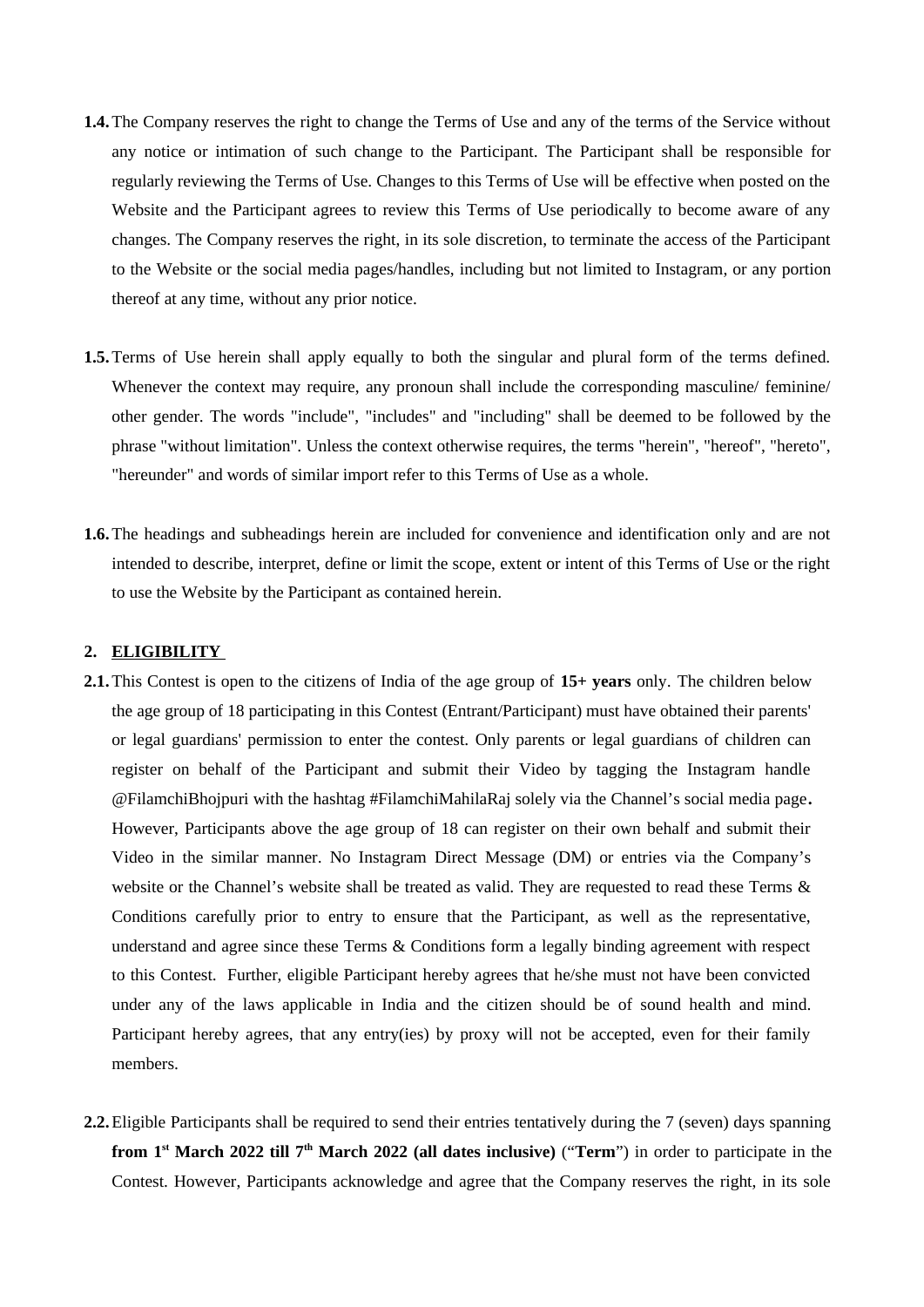discretion, to extend or modify the Term, which change shall be intimated by way of announcement on the Channel, on the particular week in which the Contest is to commence.

- **2.3.**The only persons who may enter and be awarded prizes are Indian residents who are not employees of the Company or the Immediate Family of such employees. "**Immediate family**" means spouse, parent, child or sibling, whether or not they live in the same household as the employee.
- **2.4.**The Company has the right at any time to require Participants to provide proof of identity as evidence of eligibility to participate. If a Participant fail to comply with a request for proof of identity, or provides false or misleading information, the Company may at its discretion, disqualify the Participant from the Contest, or, where appropriate, allocate the Prize (as defined hereinafter) to another eligible Participant. Such decision will be final and no correspondence will be entered into about a decision regarding eligibility.

## **3. USAGE PROCESS FOR PARTICIPANT**

- **3.1.**Via the Channel's Website, the Participant shall be eligible to participate in the Contest, the promo of which will be aired on Channel for a week. Participant agrees and understand that he/she will have to upload a Video of themselves on Instagram and tag @Filamchibhojpuri. The Participant is not required to make any purchase nor is the Participant required to pay to participate in the Contest.
- **3.2.**In order to participate in the Contest, the Participant herein agrees to the following conditions as mentioned herein below:
	- **a)** Participants shall be required to go to the Channel's Instagram handle @Filamchibhojpuri, find the hashtag #FilamchiMahilaRaj in the reel section, shoot and upload their Video and tag the Channel's Instagram handle @Filamchibhojpuri in order to register for the Contest **("Registration")**
	- **b)** Participant understands and agrees that the Participant of the Contest will have to make an entry to the Contest by sharing his/her Video using the Channel's social media page. The Participants engagement for this Contest shall be for a period of 1 (one) week spanning from  $1<sup>st</sup> March 2022$  till 7<sup>th</sup> March 2022.
	- **c)** The Participant fulfilling the criteria of participation as mentioned hereinabove and who has uploaded the winning Video for the Contest shall be declared as the winner. ("**Winner/s**"). The Winners name, city and photo will be featured on television, including but not limited to the Channel. The Winner shall be intimated about the same solely via Instagram Direct Message (DM), and their Video shall be featured on television, including without limitation on the Channel, (hereinafter referred to as "**Prize/Gratification**"). Further, in case the Winner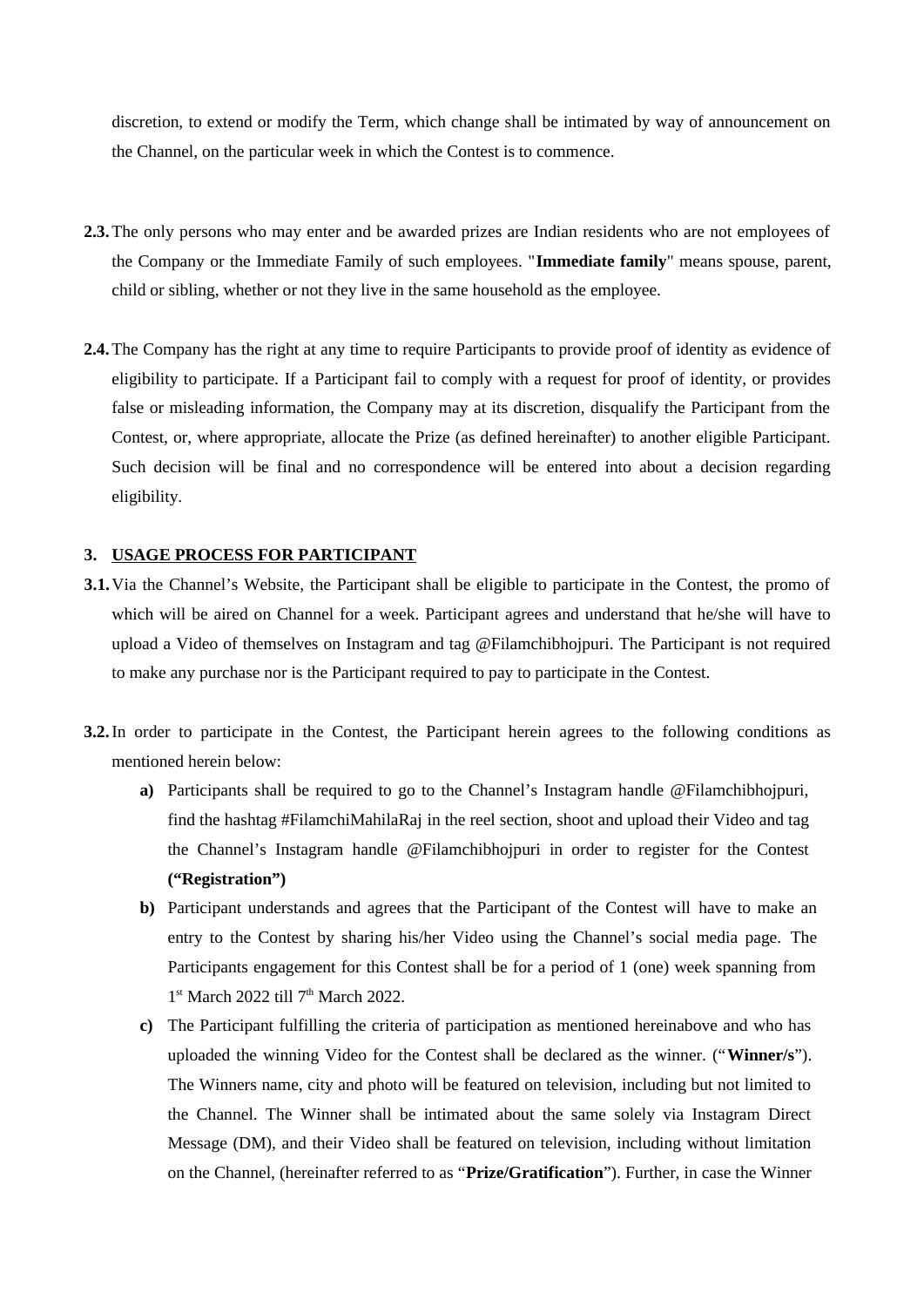fails to read or respond to the DM sent to them, then they shall be deemed to have forfeited the Prize, and the Company, in its sole discretion, reserves the right to allocate such Prize to any other participant of its choice with no further recourse to the Company. The Company is not bound to make any announcement/ publication regarding the Winners or the results of the Contest, which it may do solely at its own discretion, and no correspondence/ demands raised by the Winners or any other Participant shall be entertained in this regard.

- **d)** The Company shall, at its sole discretion, promote the Contest on all the channels and platforms owned and operated by the Company, including but not limited to the Channel, and on Channel's social media pages and handles.
- **3.3.** The Participants/Winners submit their Video understand, acknowledge and agree that they are doing so at their own risk. The Participants/Winners are advised to exercise all due caution in the creation and uploading of their respective. All Participants/Winners agree and accept that any loss or damage to person or property, if suffered by Participants/Winners in the course of uploading of their Answer, shall be the sole and absolute responsibility of the concerned Participants/Winners and the Company (and its affiliates, directors, officers and employees) shall not be responsible or liable for the same in any manner whatsoever.
- **3.4.**The Participant agrees and undertakes at all times to be responsible for maintaining the confidentiality of the social media pages/ Website of the Channel created for the Contest and shall be fully responsible for all activities that occur by use of the social media pages/ Website. Further, the Participant agrees not to use any other party's social media account and handle/ website in relation to the Contest for any purpose whatsoever without proper authorization from the relevant party. The Participant is responsible for the security of all transactions undertaken on their respective social media account. The Company will not be responsible for any financial loss, inconvenience or mental agony resulting from misuse of the Participant's social media account/ personal identity.
- **3.5.**In the event of any unauthorized use of the Participant's account/ user IDas the case maybe, the Participant shall be solely responsible to notify the Company for such authorized use of the Participant's account/ user ID and the Company shall not be responsible for any, direct or indirect, loss or damage arising out of such unauthorized use.
- **3.6.**If the Participant provides any information that is untrue, inaccurate, not current or incomplete or the Company has reasonable grounds to suspect that the Registration or any part thereof is inaccurate, not current or incomplete, the Company has the right to suspend or terminate the Participant's social media account/ email account/ Registration and refuse the use and all current or future use of the social media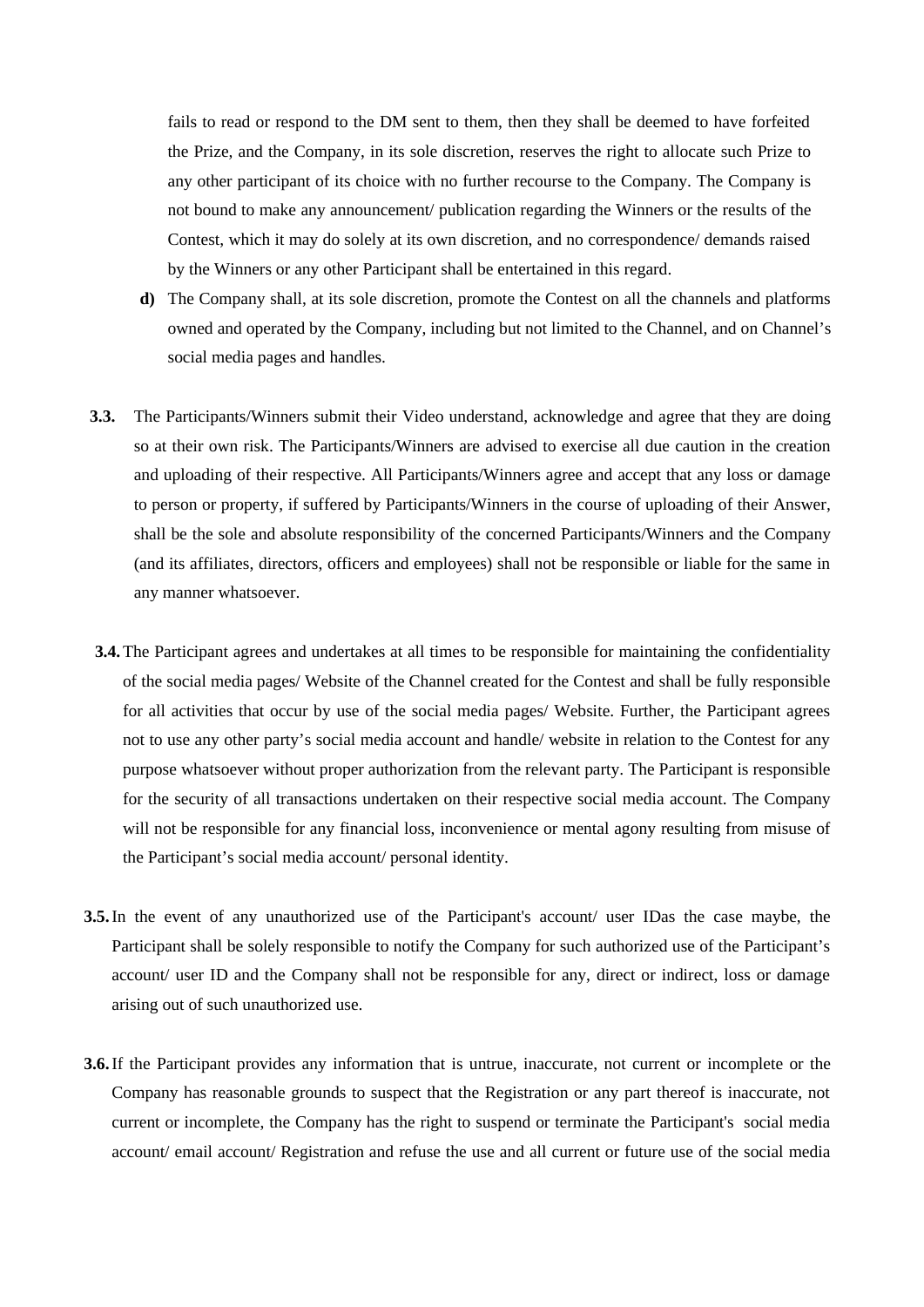account/ email account of the Participant and/or to claim any Prize for the Contest or any of the other services of the Company;

- **3.7.**The Company accepts no responsibility on delayed submission of Video or entering into the Contest, which are not received for any reason and also the Company has no liability in respect of any incomplete entries that are received by sending Registration via DM on the Channel's social media pages or handles. Incomplete entries will not be counted and will be discarded. The Company has no responsibility to inform any Entrant or Participant that their Registration is incomplete and not valid for entry to the Contest.
- **3.8.**The Participant also accepts that the Company expressly reserves the right to disqualify any entry/ Registration that it believes are not in good faith, or are generated by an automated means or scripts, or otherwise violating these Terms of Use or the spirit of the Contest. Entries/ Registration generated by script, macro or other automated means or otherwise violating these Terms of Use or the spirit of the Contest are void. Notwithstanding the provisions contained in this, the Company, shall be entitled to, at its sole discretion (including for reasons of software issues, network issues, technical glitches, etc.) to nullify a Contest at any time after the Contest has started and / or any Prizes owed to the Participant after it has become due.
- **3.9.**In the event if the Participant/Winner submits invalid or wrong cellular number and/or e- mail while entering into the Contest, the Company shall not be responsible for such errors and the Winner shall be disqualified to claim any Prizes from the Contest and in certain circumstances if a selected Winner cannot be contacted, is ineligible, fails to claim a Prize and/or where if applicable publicity/liability release is not timely received, is incomplete or modified, the Prize may be forfeited and the Company further reserves the right to replace the Winner at its sole discretion, the replacement shall take place in the event if any of the Winner(s) who for any aforesaid reasons is disqualified from or unable to participate in the Contest with another Participant who is eligible to win the Prize in accordance with sub-clause 3.2(c) hereof and is otherwise eligible to be a Winner, notwithstanding that such Participant may have been previously eliminated from the Contest.

#### **4. DISCLAIMER OF WARRANTIES**

**4.1.**The Company neither warrants nor makes any representations regarding the quality, accuracy or completeness of any data or information displayed on the Website and on the Channel. The Company makes no warranty, express or implied, concerning the Website/ Channel and/or its contents and disclaims all warranties of fitness for a particular purpose and warranties of merchantability in respect of information displayed and communicated through or on the Channel, including any liability,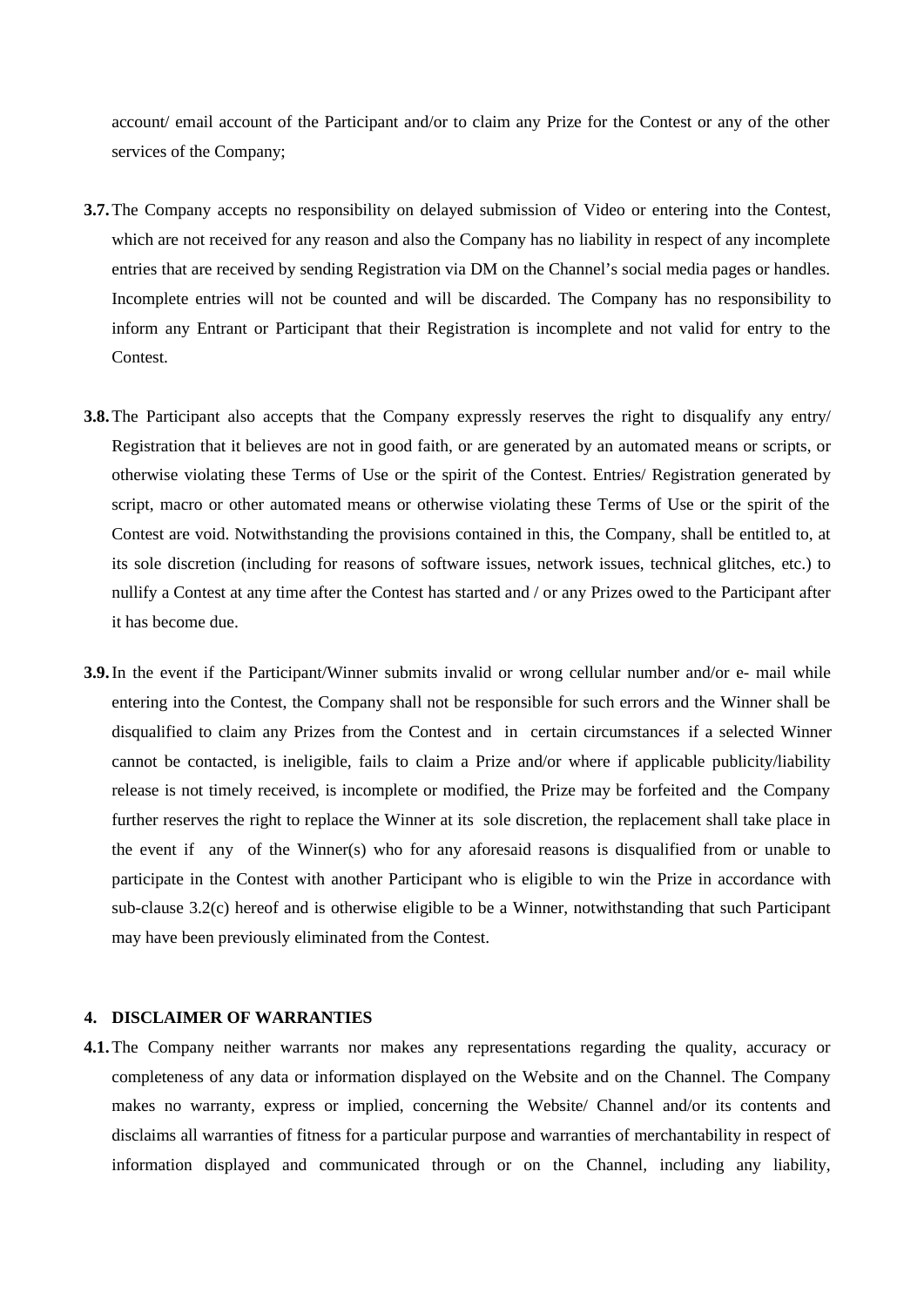responsibility or any other claim, whatsoever, in respect of any loss, whether direct or consequential, to any Participant or any other person, arising out of or from the use of any such information as is displayed or communicated through or on the Channel.

- **4.2.** Participant understands and agrees that Google Play Store, IoS (Apple app Store), Facebook, Instagram or any similar third party platform are not sponsors of the Contest or any Contest conducted on the Channel unless the same has been expressly mentioned by the Company.
- **4.3.**The Company shall have the right to endorse brands (through advertisements or otherwise) on the Channel, which may be associated to the Contest as affiliates partners or as co-branding partner to the Contest or any such gratification partners or any collaborating brand ("**Co-Brander**") that the Company may associate with. The Participants are requested to verify the accuracy of all information on their own before undertaking any reliance on such information.
- **4.4.**The Participant agrees that any information provided by the Participant would be collected by the Co-Brander in connection with the Contest, which may be used by the Co-Brander in accordance with their terms of use.
- **4.5.**In no event shall the Company be liable to the Participant for any direct, indirect, punitive, incidental, special, consequential damages or any other damages resulting from: (a) the use or the inability to use the Contest; (b) unauthorized access to or alteration of the Participant's transmissions or data; (c) any other matter relating to the Contest; including, without limitation, damages for loss of use, data or profits, arising out of or in any way connected with availing of the Contest.
- **4.6.**The Company shall not be responsible for the delay or inability to use the Contest on the Channel, the provision of or failure to provide the Contest, or for any information, software, products, services and related graphics obtained from the Company through the Channel, whether based on contract, tort, negligence, strict liability or otherwise. Further, the Company shall not be held responsible for nonavailability of the Website/Channel during periodic maintenance operations or any unplanned suspension of access to the Website that may occur due to technical reasons or for any other reason whatsoever. The Participant understands and agrees that any material and/or data downloaded or otherwise obtained from the Company through the Website is done entirely at his/her discretion and risk and he/she will be solely responsible for any damage to his equipment including phone, laptop, personal computer, internet access, etc., or any other loss that results from such material and/or data.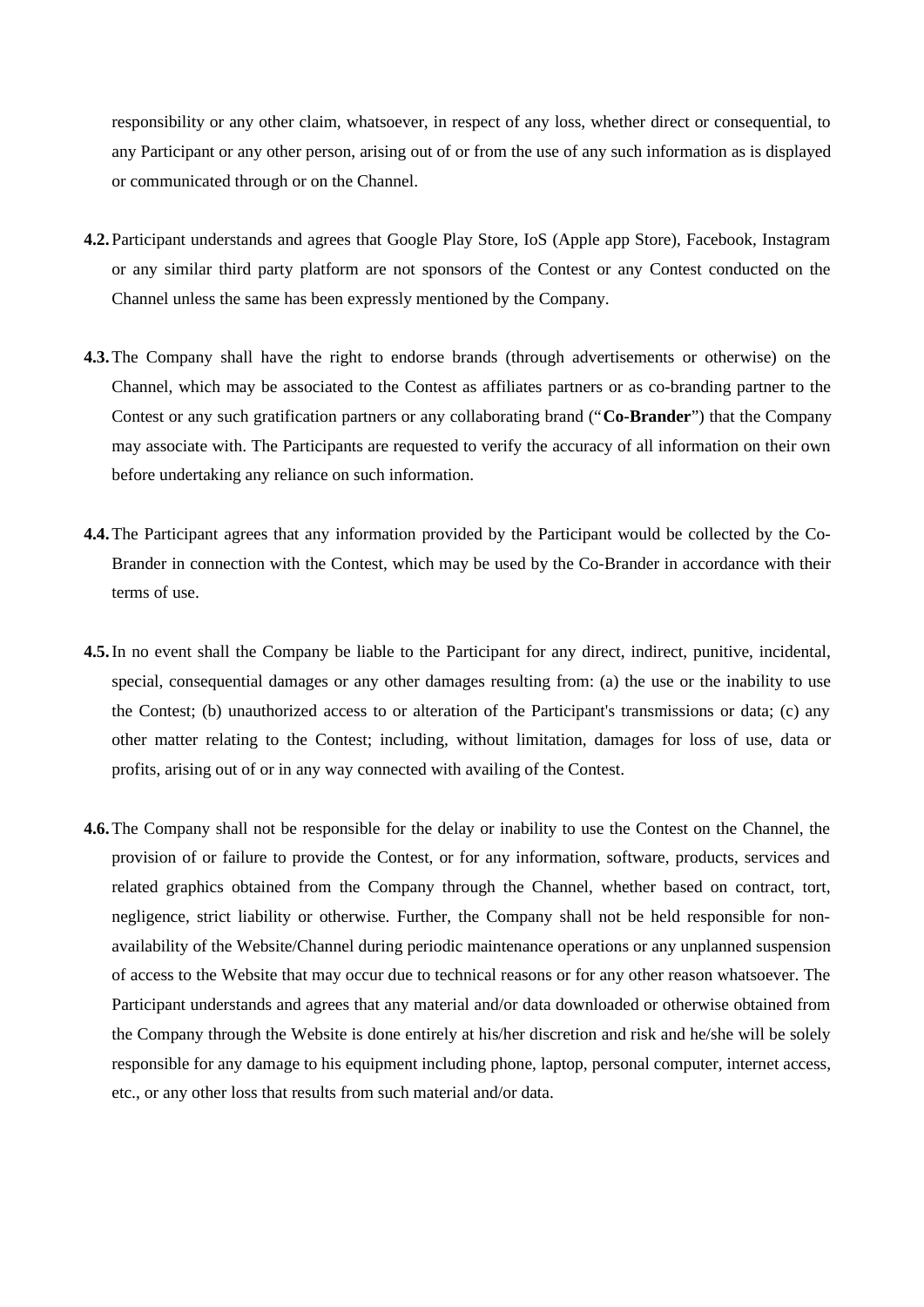**4.7.**These limitations, disclaimer of warranties and exclusions apply without regard to whether the damages arise from (a) breach of contract, (b) breach of warranty, (c) negligence, or (d) any other cause of action, to the extent such exclusion and limitations are not prohibited by Applicable Law.

#### **5. PARTICIPANT'S OBLIGATIONS**

- **5.1.**The Participant represents and warrants that he has the power and authority to execute, deliver and perform his/her obligations under this Terms of Use and all necessary corporate, shareholder and/or other actions have been taken by it to authorize such execution, delivery and performance, and that this Terms of Use constitutes its legal, valid and binding obligation, enforceable in accordance with its terms. The execution, delivery and performance of its obligations under this Terms of Use does not and will not contravene any laws, regulation or order of any authority or other official body or agency or any judgment or decree of any court having jurisdiction over it or conflict with or result in any breach or default under any document binding upon it.
- **5.2.**The Participant will not create or submit anything that is unlawful, pornographic, defamatory, libellous, obscene, threatening, harassing, discriminatory, bullying, vulgar, indecent, profane, hateful, racially, culturally or ethnically offensive, or that encourages criminal conduct, or that gives rise, or potentially gives rise, to civil or criminal liability, or that violates any applicable laws, rules, regulations or Government of India's guidelines ("**Applicable Laws**"), or that infringes or violates other parties' intellectual property rights or links to infringing or unauthorized content.
- **5.3.**The Participant will not embed, re-publish, maintain and/or display any of the Channel content on any web site or other Internet location that ordinarily contains or hosts content that is unlawful, pornographic, obscene, defamatory, libellous, threatening, discriminatory, harassing, bullying, vulgar, indecent, profane, hateful, racially, culturally or ethnically offensive, or that encourages criminal conduct, or that gives rise, or potentially gives rise, to civil or criminal liability, or that violates any Applicable Laws, or that infringes or violates other parties' intellectual property rights or links to infringing or unauthorized content. Company shall in such case have all the rights and remedies against the Participant as are available to it under Applicable Laws.
- **5.4.**The Participant will not use any one or more of the Licenses (as defined hereinafter) and any associated functionality to collect, obtain, compile, gather, transmit, reproduce, delete, revise, view, display, forward, any material or information, whether personally identifiable or not, posted by or concerning any other user of the Website, unless the Participant would have obtained prior permission from such user to do so;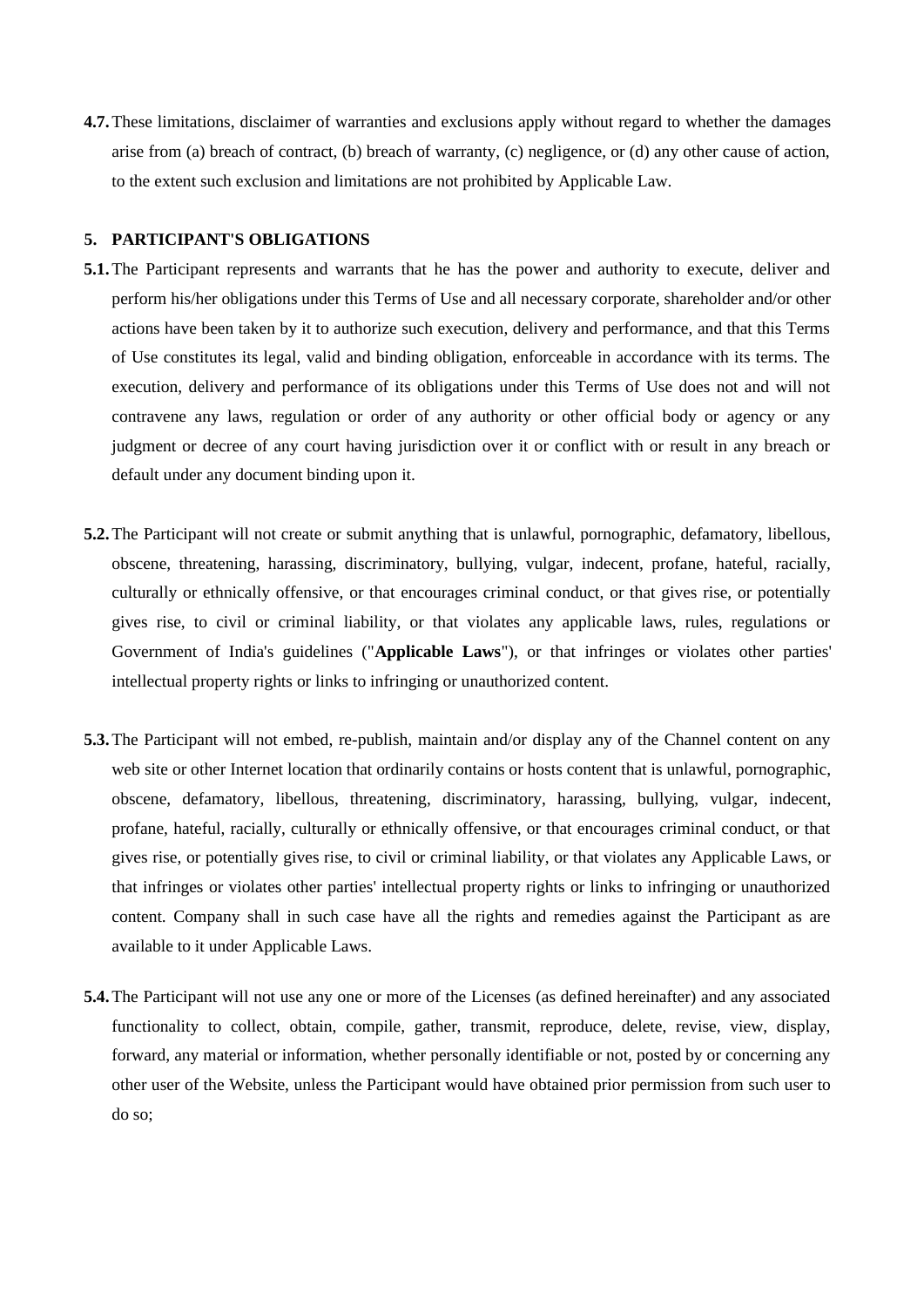- **5.5.** the Participant will not interfere with or disrupt, or attempt to interfere with or disrupt, the operation of the Website (or any parts thereof) and the Participant also agrees that, it will abide by all copyright notices, information, restrictions contained in or associated with the Company, Channel, Website content including but not limited to the social media pages or handles;
- **5.6.** the Participant will not remove, alter, interfere with or circumvent any copyright, trademark, watermark, or other proprietary notices marked/displayed on the Channel and/or the Website; the Participant will not remove, alter, interfere with or circumvent any digital rights management mechanism, device or other content protection or access control measure (including, without limitation geo-filtering and/or encryption) associated with the Website, Channel and the social media pages of the Channel;
- **5.7.** the Participant will not use any of the rights granted to him/her or any of the Website content in a manner that suggests an association with any of the Company's products, services or brands, unless otherwise specifically permitted by the Company;
- **5.8.** Participant shall not defame or use any defamatory language against the Company in any case on any social media or any platform, in case of any issues/ queries with regards to the Channel, Website or the Contest, the Company shall endeavour to resolve the issue amicably. In the event, Participant defames or uses any defamatory language against the Company, Company shall be liable to initiate legal proceedings against the Participant.
- **5.9.** The Participant will not do anything on the Website that would prevent other users' access to or use of the Website or any part thereof;
- **5.10.** The Participants (including the Winners) agree and consent to the use of their Registration, social media post and/or any part thereof by the Company or its affiliates as it may deem fit for the purpose of promotion of the Contest, the Company and/or its group companies and/or any programs/events on any channels/platforms owned or operated by the Company or any of its group companies (the "**IN10 Media Network**"). In consideration for the participation in the Contest, the Participants (including the Winners) hereby irrevocably, exclusively, perpetually and for the entire universe assign all right, title and interest in their Registration, their Responses and any social media post(s) including any rights of Exploitation thereof, to the Company, during or pursuant to the Contest. "**Exploitation/Exploit**" shall mean the exploitation of the Responses/Winner Registration(s), Winner social media post(s) and/or any part thereof including along with its cognate forms and grammatical variations, and includes the exploitation, use, alteration, broadcast, rebroadcast, communication, encryption, transmission, translation adaptation, publication, cutting, editing, and packaging of the Intellectual Property vested in such Registration, the Responses and social media post or any part thereof, either in whole or in part, in any form/format or language, as well as the conversion of the Registration, the Responses and/or any part thereof from one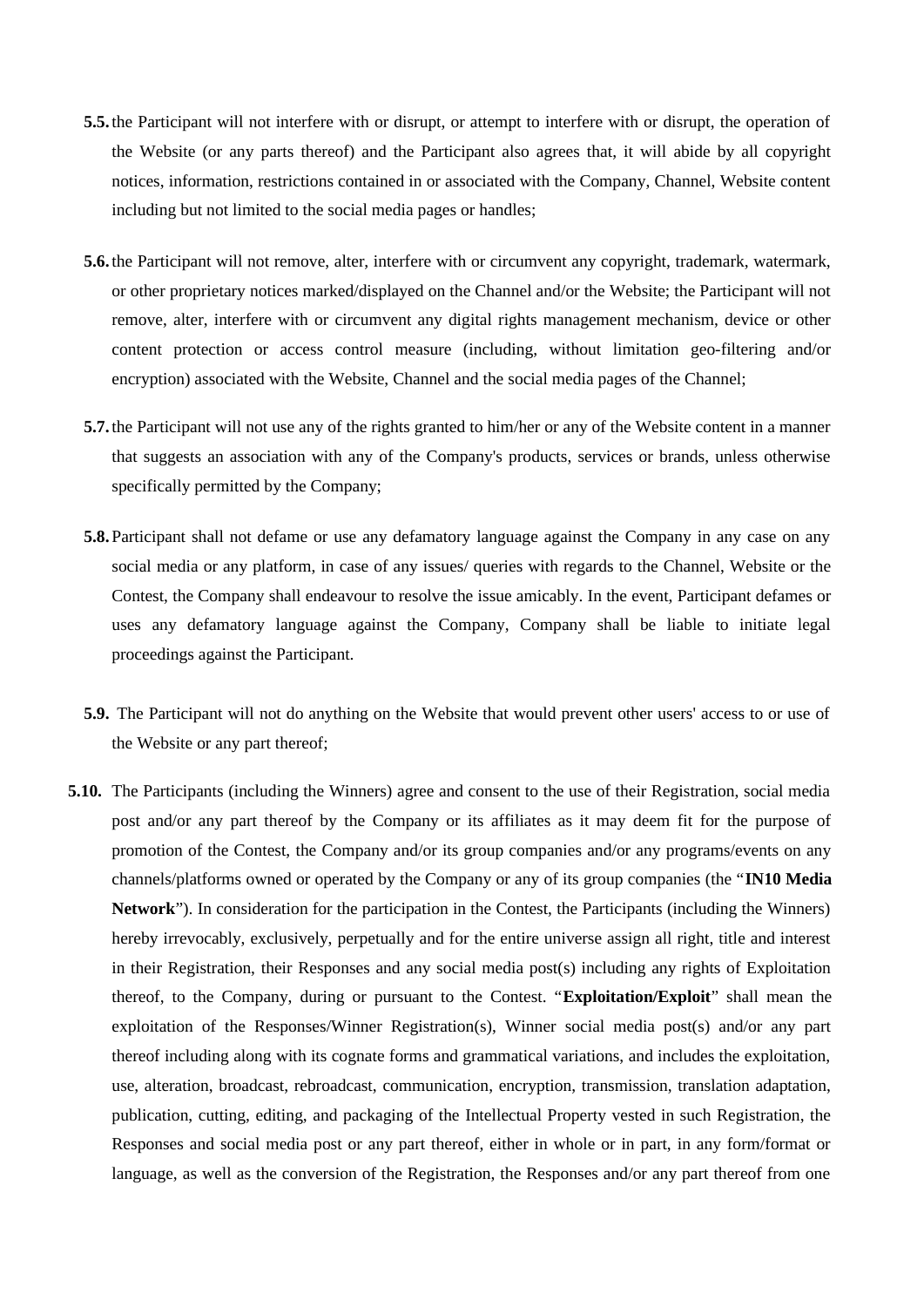form/format to another and in relation to the Registration, the Responses and social media post and/or any part thereof, for incorporation in a Cinematograph Film or Sound Recording, Communication to the Public, Broadcast, Performance in Public, adaptation, reprography, reproduction, distribution, sale, commercial rental, assignment, licensing, merchandising rights, remakes, sequels, prequels, versions, translations, dubbing and/or subtitling in any all languages/dialects in the world, converting the Registration, the Responses/ Registration and social media post into a clipping of a film for theatrical Exploitation, including but not limited to the broadcasting thereof by any form of radio, internet and any and all form of television including but not limited to terrestrial, satellite, direct to home, cable, IPTV, any form of video on demand (including but not limited to Pay-per-View, AVOD, NVOD, SVOD, PVOD, FVOD) made available for being seen or heard or delivered or Exploited through wire or wireless including but not limited to internet, websites including but not limited to social networking websites, blogs, internet or mobile streaming or download services (whether free, pay or subscription based) computing and networking devices, mobile /telecommunication system based platforms, mobile TV, theatrical or non-theatrical or any other means whether now known or existing or in commercial use or hereinafter invented or developed in the future in and to the Intellectual Property and all elements thereof. The capitalized terms 'Broadcast', 'Communication to the Public', 'Cinematograph Film', 'Performance /Perform in Public', 'Sound Recording', 'Visual Recording' shall have the same meanings as defined in the Indian Copyright Act, 1957 as amended from time to time and all analogous rights subsisting under the laws of each and every jurisdiction throughout the world. To the extent that the assignment of all rights, title and interest in the Registration, the Responses and social media post and/or any part thereof, if any, subsisting in favour of the Participants/Winners, in relation to future medium or mode of exploitation of the Registration, the Responses and social media post and/or any part thereof is not held valid by operation of law, the Participants/Winners hereby grant an irrevocable, exclusive, sublicensable, perpetual right to the Company and its affiliates for such future medium or mode of exploitation of their Registration, the Responses and social media post and/or any part thereof as may be developed in the future, for the entire world. Notwithstanding the above, the Participants (including the Winners) hereby agree that the Participants/Winners shall not assign or in any other manner transfer their Registration, the Responses, including any part thereof, for such means and modes of Exploitation of their Registration, the Responses and/or any part thereof, which are not mentioned herein and are not presently known or in commercial use and therefore by operation of law are not deemed to have been assigned to the Company without offering for assignment such modes or means of Exploitation of the Registration, the Responses and/or any part thereof for the entire world and in perpetuity to the Company. The Participants/Winners agree and acknowledge that any form of assignment or transfer of any rights, title and interest in any such future modes and mean of Exploitation of their Registration, the Responses and/or any part thereof to any third party in breach of such obligation herein, anywhere in the world, shall be null and void. Further, the Company may Exploit the Registration, the Responses and/or any part thereof at any time it chooses, and it is expressly agreed by the parties that Section 19(4) of the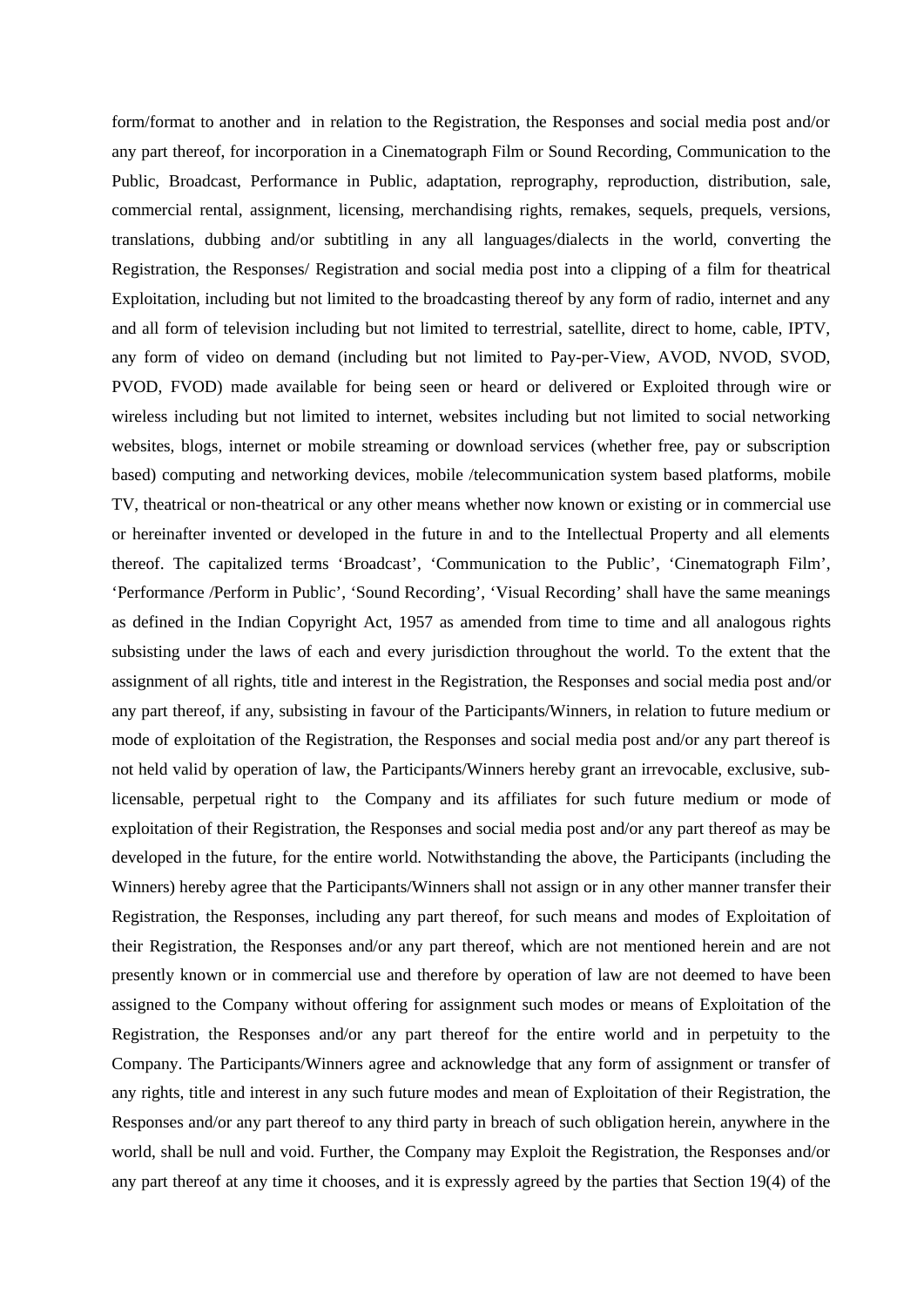Indian Copyright Act, 1957 does not apply to the Terms & Conditions. The Participants (including the Winners) agree to waive off their "Moral Rights" and Derivative Rights with respect to their Registration, the Responses and/or any part thereof as required. The Participants (including the Winners) shall do all acts and execute all documents in such manner and at such location as may be required by the Company in its sole and absolute discretion to protect, perfect or enforce any of the rights granted or confirmed to the Company herein.

### **6. LICENSE AND PROPRIETARY RIGHTS**

- **6.1.** Subject to the terms of this Terms of Use, the Company hereby grants to the Participant, if and only to the extent the necessary functionality is provided to the Participant on or through the Website, the following limited, revocable, non-exclusive, non-transferable, non-assignable, worldwide, royalty-free rights and licenses (each a "**License**"):
	- 6.1.1. the License to access, view and otherwise use the Website (including, without limitation any information or services provided on or through the Website) for the personal and lawful use only by the Participant, as intended through the normal functionality of the Website; and
	- 6.1.2. The License to use any other functionality expressly provided by the Company on or through the Website for use by Participants, subject to this Terms of Use.

### **7. DATA PROTECTION AND PUBLICITY**

- **7.1.**The Winner may be requested to take part in promotional activity and the Company reserves the right to use the names and social media identities in any publicity both in paper and online.
- **7.2.**Any personal data relating to entrants may be disclosed to a third party without the individual's consent and data relating to entrants will be retained by the Company or any of its affiliates or group companies.

### **8. GENERAL**

**8.1.ANY ATTEMPT BY A PARTICIPANT OR ANY THIRD PARTY TO CIRCUMVENT, TAMPER, DISRUPT OR DAMAGE THE CONTEST ENTRY PROCESS OR TO HACK INTO ANY SERVERS OR SYSTEMS OR APPLICATIONS BY USING ANY SITE OR APPLICATION OR BY COLLUDING TO CHEAT OR TO HACK INTO THE COMPANY'S AND/OR CHANNEL'S SYSTEMS OR SUB-SYSTEMS WHICH ARE RUN BY IN10 MEDIA PRIVATE LIMITED/ COMPANY WEBSITE OR TELEPHONE SYSTEMS, DEFRAUD OR GAIN AN UNFAIR ADVANTAGE, ENGAGE IN UNSPORTSMAN LIKE, DISRUPTIVE, ANNOYING, HARASSING OR THREATENING CONDUCT, OR OTHERWISE UNDERMINE THE FAIRNESS, INTEGRITY AND LEGITIMATE OPERATION OF THE CONTEST, WILL RESULT IN AUTOMATIC DISQUALIFICATION FROM THE CONTEST AND MAY CONSTITUTE A VIOLATION OF CRIMINAL AND CIVIL LAWS. IN10 MEDIA PRIVATE**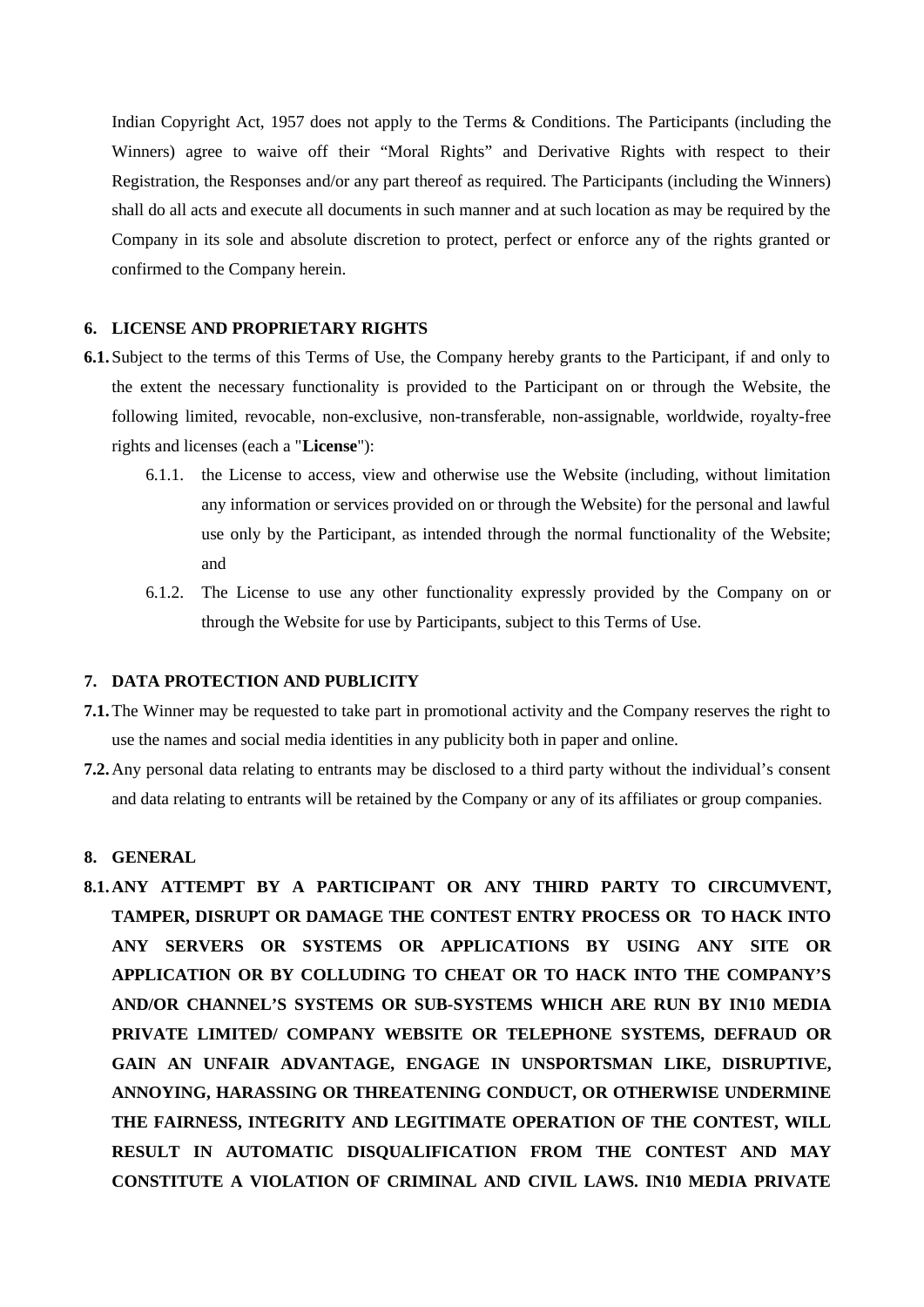# **LIMITED RESERVES ALL RIGHTS, INCLUDING THE RIGHT TO SEEK REMEDIES AND DAMAGES (INCLUDING ATTORNEYS' FEES), TO THE FULLEST EXTENT OF THE LAW, INCLUDING THE POSSIBILITY OF CRIMINAL PROSECUTION.**

- **8.2.**The Participant agrees to release, discharge, indemnify, defend and hold harmless the Company, its affiliates, subsidiaries, business partners, prize providers, and promotion and advertising agencies, and directors, officers, employees and agents of any and all of the aforesaid, and any other organizations related to the Contest and/or the Company, from and against any claim, damages or liability due to any injuries, losses or damages to any person (including death) or property of any kind resulting in whole or in part, directly or indirectly, from receipt, enjoyment, ownership, possession, use, misuse or inability to use any prize, or participation in the Contest or a related activity, whether under contract, tort (including negligence), warranty or any other applicable sources of law, including, without limitation (i) any condition caused by events beyond the Company's control that may cause the Contest to be disrupted or corrupted; (ii) any injuries, losses, or damages (compensatory, direct, incidental, consequential or otherwise) of any kind arising in connection with or as a result of the prize, or acceptance, possession, or use of the prize, or from participation in the Contest; and (iii) any printing or typographical errors in any materials associated with the Contest.
- **8.3.**In no event will the Company be liable to You for any direct, special, incidental, exemplary, punitive or consequential damages (including loss of use, data, business or profits) arising out of or in connection with Your participation in the Contest, whether such liability arises from any claim based upon contract, warranty, tort (including negligence), strict liability or otherwise, and whether or not **IN10 MEDIA PRIVATE LIMITED** have been advised of the possibility of such loss or damage.
- **8.4.**Company shall not be held accountable/liable for any disruptions/stoppages/ interruptions or cancellation of the Contest on account of any force majeure factors or otherwise.
- **8.5.**If any provision of these Terms and Conditions is held by any court or other competent authority to be void or unenforceable in whole or part, the other provision of these Terms and Conditions and the remainder of the affected provisions shall continue to be valid.
- **8.6.**These Terms and Conditions shall be governed by and construed in accordance with the laws of India and subject to exclusive jurisdiction of the competent Courts in Mumbai. The Company is empowered to take a decision on any case not covered by the present Terms and Conditions.

**By Clicking this Check box, I have hereby read and agree to all the above mentioned Terms & Conditions of the Contest and grant explicit consent to receive communication from the IN10**